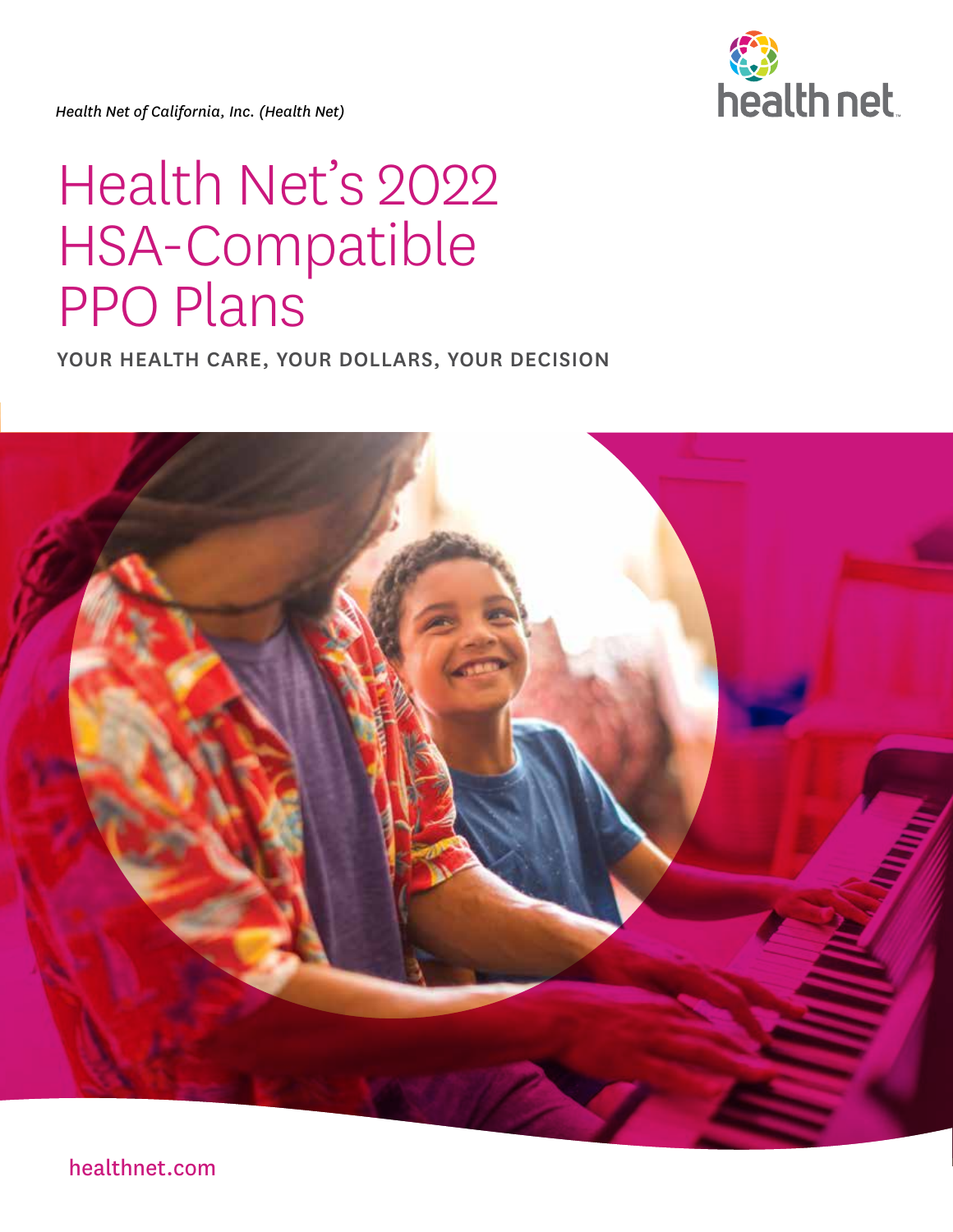# HSA-Compatible PPO Plans Put You in Control

*Need a smart way to save for qualified medical expenses – on a tax-free basis? HSA-compatible PPO plans combine a Health Net HSA-eligible insurance plan with a Bank of America HSA.*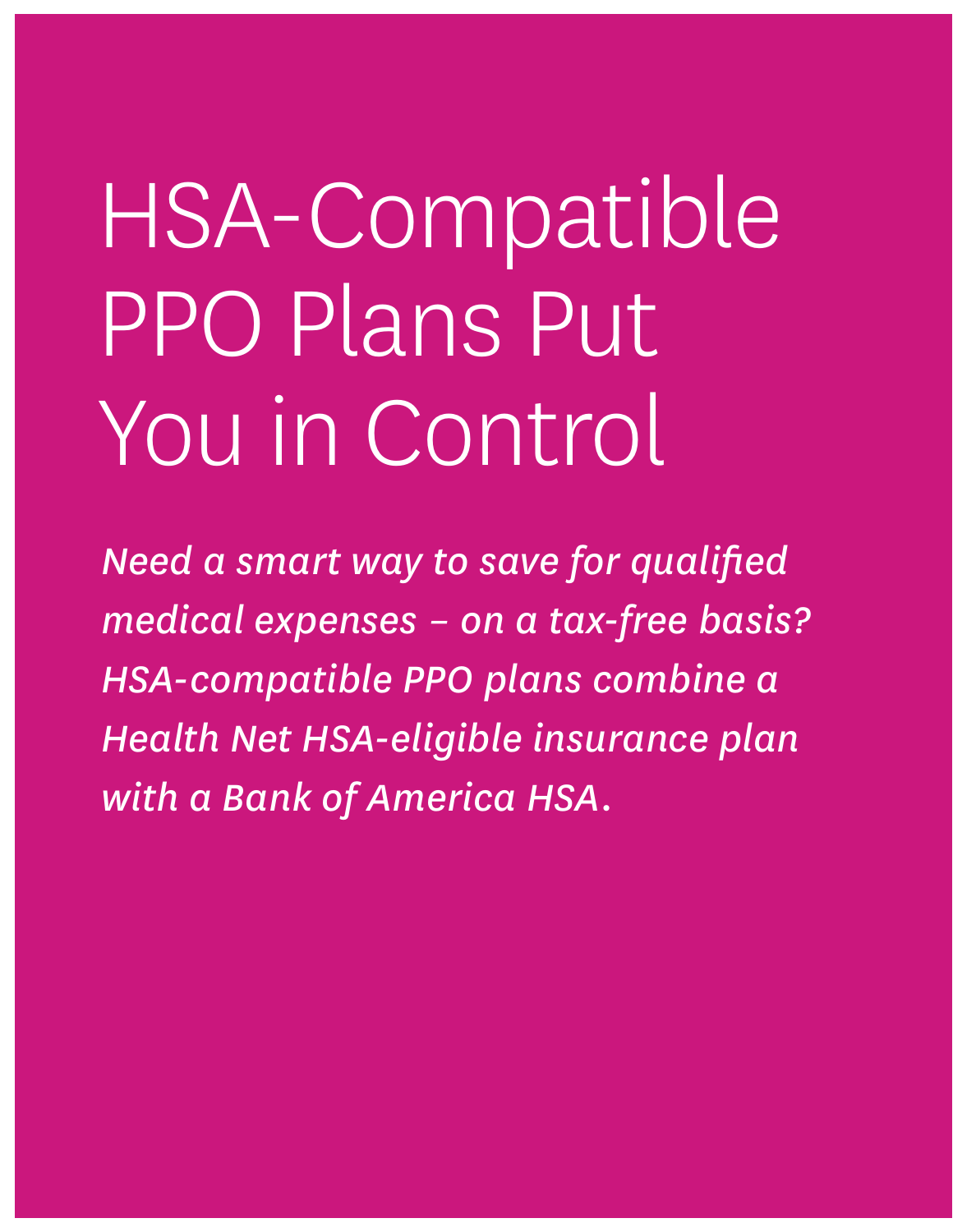### HSA-Compatible PPO Insurance Plans

PPO insurance plan options offer well-child and adult preventive care at no cost!<sup>1</sup> You get greater freedom to visit the doctor of your choice without a referral.<sup>2</sup> Plus, you get the benefit of in-network savings when seeing a doctor in the Health Net-contracted network.

### Features

- **•** No referrals for most covered services.
- **Significant savings** when using our robust network of physicians, practitioners, health professionals, and hospitals.
- **•** A combined medical and pharmacy deductible. You pay the full cost of your prescriptions and medical care (at our negotiated rates when using in-network pharmacies and providers) until your yearly deductible is met.
- **•** Toll-free health plan customer service at 800-522-0088.
- **•** Explanation of Benefits statements that explain exactly what you owe.



### The HSA for Life<sup>®</sup> Health Savings Account (HSA) from Bank of America<sup>3</sup>

This easy-to-use program lets you contribute to your account, earn interest and pay for qualified medical expenses, while gaining tax advantages along the way. You can save for current and future medical expenses because the unused funds in your HSA roll over from year to year. The HSA for Life stays with you even if you change jobs or retire.<sup>4</sup>

### Features

- **•** You can make tax-deductible contributions up to the IRS maximum, as well as tax-free withdrawals to pay for qualified medical and pharmacy expenses.5
- **•** Unused funds roll over year after year while earning interest tax-free.5
- **•** You control how your health care dollars are spent.
- The HSA belongs to you; you keep it even if you change jobs or retire.
- **•** You can save for future medical expenses.



### **Save time online –**

Plan benefits, ID card ordering and more are available anytime you want them at [www.healthnet.com.](https://www.healthnet.com/)

You can also check HSA balances, order additional debit cards and more at [myhealth.bankofamerica.com/login.](http://myhealth.bankofamerica.com/login)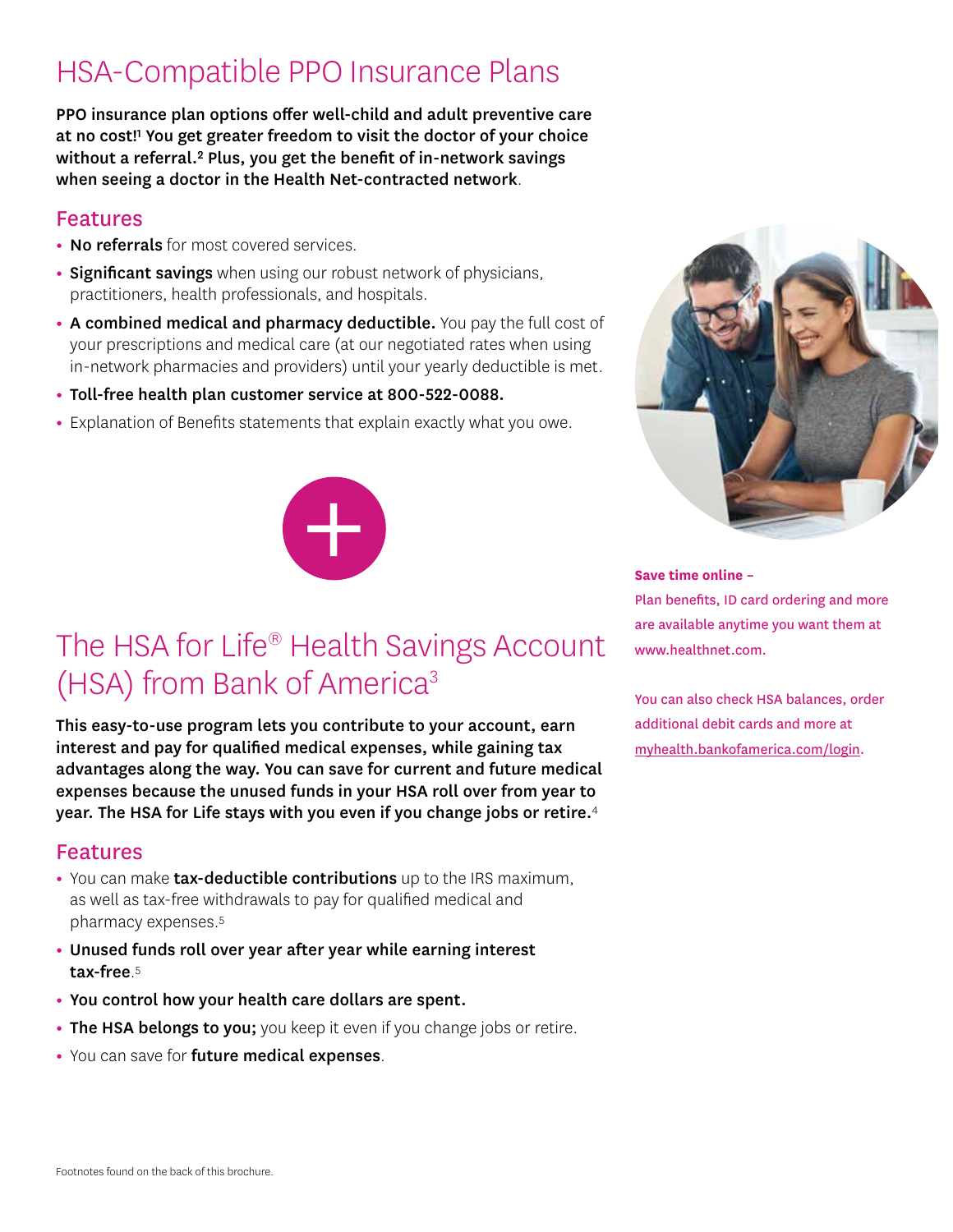

### Step-by-Step Enrollment

### Enroll in the Health Net HSA-compatible PPO insurance plan by completing your Health Net enrollment form.

You will also enroll in The HSA for Life from Bank of America (instructions will be provided to you by your employer or by your authorized Health Net agent/producer).

**2 Decide how much you'd like to contribute to your HSA.**<br>For 2022, the maximum contribution is \$3,650 for individuals a For 2022, the maximum contribution is \$3,650 for individuals and \$7,300 for families. Some key questions to consider:

### How much is my deductible?

### What are the HSA annual contribution limits?

### How often does my family visit the doctor?

Refer to Is an HSA-compatible PPO plan right for me? as well as the HSA questions and answers section of this brochure for help. HSA contributions may be made in a one time, lump sum amount, or they may be made through pre-tax payroll deductions if offered by your employer.

- **•** Visit [myhealth.bankofamerica.com/login.](http://www.myhealth.bankofamerica.com/login)6
- **13 To sign up for The HSA for Life from Bank of America:**<br>• Visit myhealth.bankofamerica.com/login.<sup>6</sup><br>• Go to "New Users" and enter the code provided to you by your employer or authorized Health Net agent/producer. Then click *Get Started* to register.
	- **•** Follow the prompts to complete and submit your application.
	- **•** Once approved, you'll receive your welcome kit and The HSA for Life Visa debit card, which you can use to pay for qualified expenses with funds from your HSA. You'll receive your materials about a week before your coverage becomes effective.

Once Health Net sets up your company in our systems, we will send you a Health Net PPO health insurance ID card and a welcome letter.



### The HSA for Life Visa® card

**How it works** – When you use The HSA for Life Visa® debit card from Bank of America, funds are taken directly out of your HSA. You have no claims to file, and there's no need to be reimbursed. Just pay for eligible health care products and services by presenting your card or swiping it at the point of service. You can use your card anywhere Visa debit cards are accepted.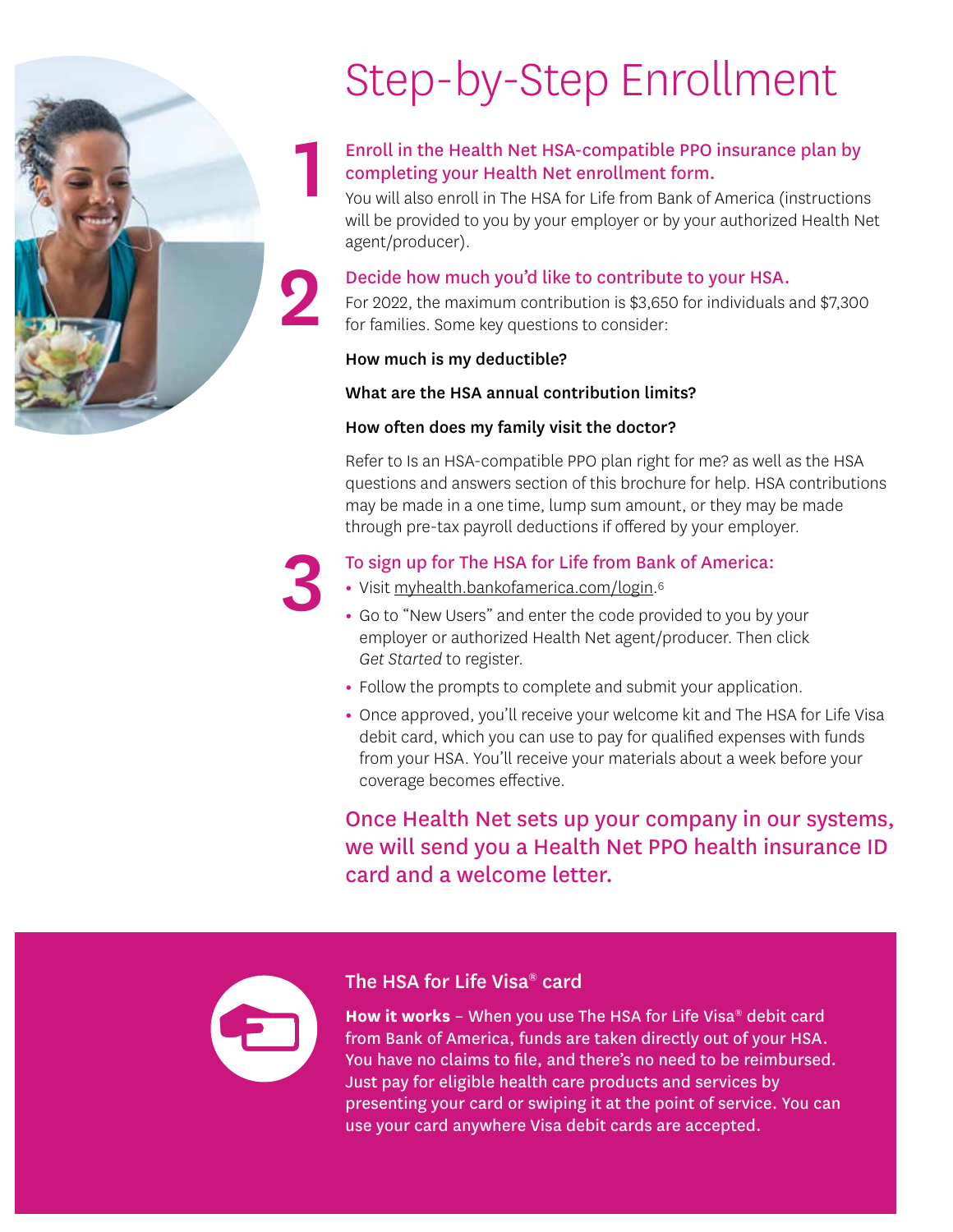### Is an HSA-Compatible PPO Plan Right for Me?

The following examples assume that plan deductibles have not been met. Medical and pharmacy expenses are rough estimates for illustrative purposes only.

| <b>CASE STUDY #1-</b><br>The Lee family<br>of four | The Lee family had a few medical situations the previous year. Even though their medical<br>expenses were around \$1,500 last year, they decided to increase their HSA contribution to<br>\$2,000 for the coming year. With a growing family, the increase gives the Lees peace of mind<br>against unplanned medical expenses. The Lees will also pay their appropriate monthly plan<br>premium and applicable deductible. |                                                       |                           |                                             |  |
|----------------------------------------------------|----------------------------------------------------------------------------------------------------------------------------------------------------------------------------------------------------------------------------------------------------------------------------------------------------------------------------------------------------------------------------------------------------------------------------|-------------------------------------------------------|---------------------------|---------------------------------------------|--|
| <b>Covered service</b>                             | Cost                                                                                                                                                                                                                                                                                                                                                                                                                       | <b>Deductible</b>                                     | <b>Health Net</b><br>pays | <b>Employee pays</b><br>(using HSA account) |  |
| Four preventive care visits <sup>1</sup>           | \$720                                                                                                                                                                                                                                                                                                                                                                                                                      | Deductible is waived for preventive care <sup>1</sup> | \$720                     | \$0                                         |  |
| Two unexpected office visits                       | \$225                                                                                                                                                                                                                                                                                                                                                                                                                      | Must first meet deductible                            | \$0                       | \$225                                       |  |
| Three drug prescriptions                           | \$150                                                                                                                                                                                                                                                                                                                                                                                                                      | Must first meet deductible                            | \$0                       | \$150                                       |  |
| One outpatient surgery                             | \$500                                                                                                                                                                                                                                                                                                                                                                                                                      | Must first meet deductible                            | \$0                       | \$500                                       |  |
| Three physical therapy visits                      | \$360                                                                                                                                                                                                                                                                                                                                                                                                                      | Must first meet deductible                            | \$0                       | \$360                                       |  |
|                                                    | \$1,235                                                                                                                                                                                                                                                                                                                                                                                                                    |                                                       |                           |                                             |  |
|                                                    | \$765                                                                                                                                                                                                                                                                                                                                                                                                                      |                                                       |                           |                                             |  |

During the previous year, Chelsea had routine preventive services and also experienced several mild illnesses. So based on her medical expenses from a year earlier, she chose to contribute a total of \$400 to her HSA for the coming year. In addition, she will also pay her appropriate monthly plan premium and applicable deductible.

| Covered service                                                                                                                            | Cost                                | Deductible                                            | <b>Health Net</b><br>pays | Employee pays<br>(using HSA account) |  |  |
|--------------------------------------------------------------------------------------------------------------------------------------------|-------------------------------------|-------------------------------------------------------|---------------------------|--------------------------------------|--|--|
| One preventive care visit <sup>1</sup><br>(covered at 100%)                                                                                | \$180                               | Deductible is waived for preventive care <sup>1</sup> | \$180                     | \$0                                  |  |  |
| Routine OB/GYN visit <sup>1</sup><br>(covered at 100%)                                                                                     | \$200                               | Deductible is waived for preventive care <sup>1</sup> | \$200                     | \$0                                  |  |  |
| Two unexpected office visits                                                                                                               | \$225                               | Must first meet deductible                            | \$0                       | \$225                                |  |  |
| Two drug prescriptions                                                                                                                     | \$100                               | Must first meet deductible                            | \$0                       | \$100                                |  |  |
|                                                                                                                                            | Total medical expenses  <br>\$325   |                                                       |                           |                                      |  |  |
|                                                                                                                                            | Balance left in HSA account<br>\$75 |                                                       |                           |                                      |  |  |
| Invention of <b>CIOO</b> (headed an Chalgas's REM, tax breaket, har tax covings is \$100 for an effective contribution sect of only \$200) |                                     |                                                       |                           |                                      |  |  |

Tax savings:<sup>7</sup> **\$100** (based on Chelsea's 25% tax bracket, her tax savings is \$100 for an effective contribution cost of only \$300)

CASE STUDY #2 –

Chelsea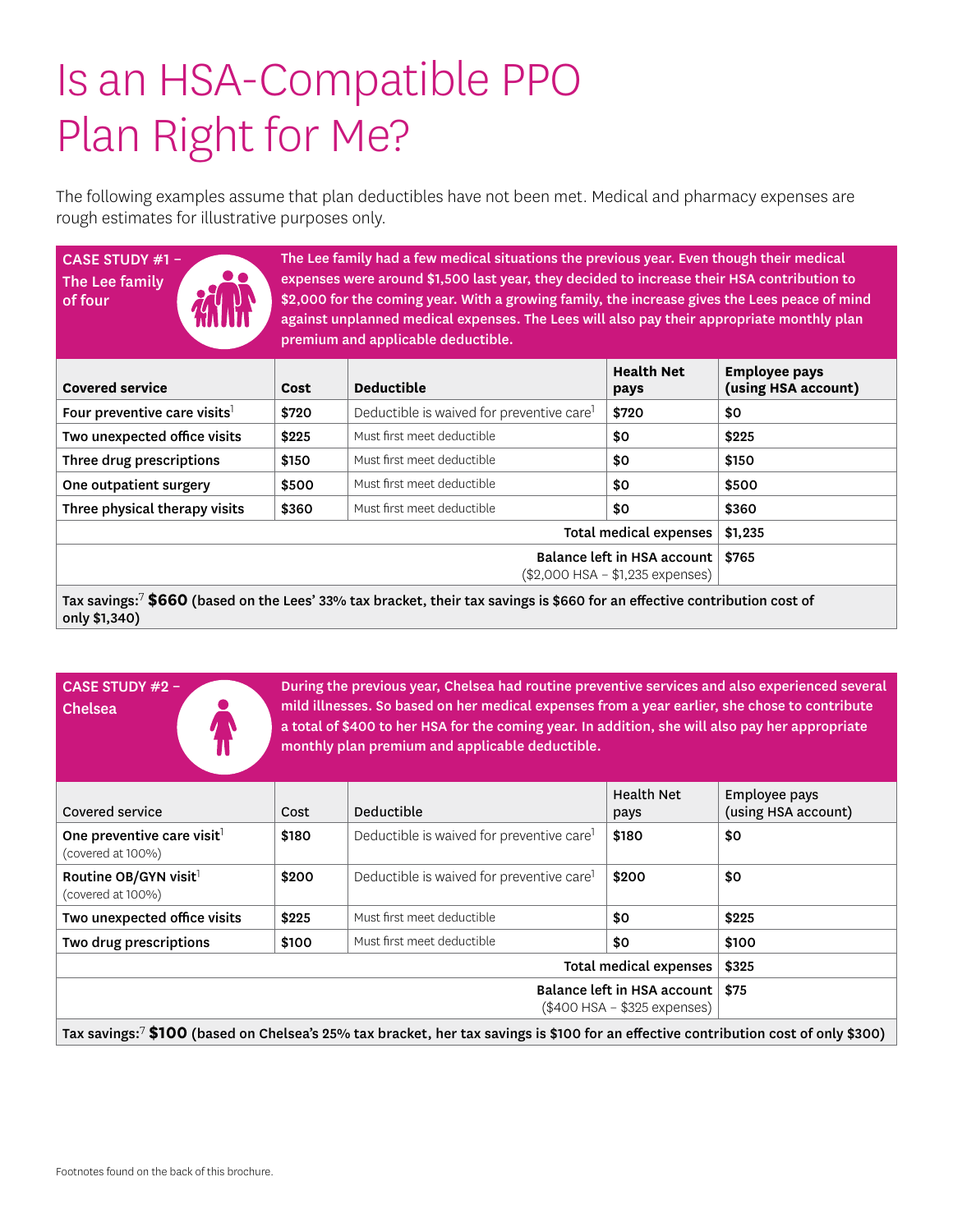

Benefit from a Health Savings Account (HSA) by saving money into a tax-advantaged account for current and future qualifying medical expenses.

### Questions and Answers

### The HSA

### *What is a Health Savings Account (HSA)?*

A Health Savings Account (HSA) is a tax-advantaged savings account (under Code Section 223) that you may establish and put money into on a tax-advantaged basis to save for current and future qualifying medical expenses. The HSA is designed to work together with an HSA-eligible health plan – Use the funds in the HSA to pay for qualified medical expenses such as doctor visits, prescriptions and even some over-the-counter medications. The HSA is often referred to as a "medical 401(k)" because the account is owned by you (it is not a group plan), and it earns tax-free interest,<sup>8</sup> rolls over from year to year, and stays with you whether you change jobs, health plans or even in retirement.

### *Who is eligible for an HSA?*

You can contribute to an HSA only if enrolled in a qualified high-deductible health plan (HDHP). Also, you must not be enrolled in Medicare, claimed as a dependent on another's tax return or enrolled in another health plan that is not a qualified HDHP.<sup>9</sup>

### *What are the advantages of an HSA?*

- **•** The HSA belongs to you. You keep it even if you change jobs or retire.
- HSA funds can be invested, and earnings are tax-free.<sup>8</sup> Contributions to your HSA are tax-free.8
- Withdrawals for qualified medical expenses are tax-free.<sup>8</sup> There is no time limit for withdrawing or using funds as long as the funds are withdrawn for medical expenses that were incurred in the same tax year.

### *What kinds of expenses can be paid with a Health Savings Account?*

Only those expenses described as qualified medical expenses in Code Section 223 can be paid with funds from an HSA. Generally, these include, but are not limited to, the following:<sup>10</sup>

- **•** standard medical services such as office visits and annual medical physicals;
- **•** insulin, health care products and prescription medicine;
- **•** preventive and restorative dental care, as well as orthodontia for children and adults;
- **•** eyeglasses, contact lenses and solutions, and laser eye surgery;
- **•** copayments, coinsurance and deductibles; and
- **•** acupuncture and chiropractic services.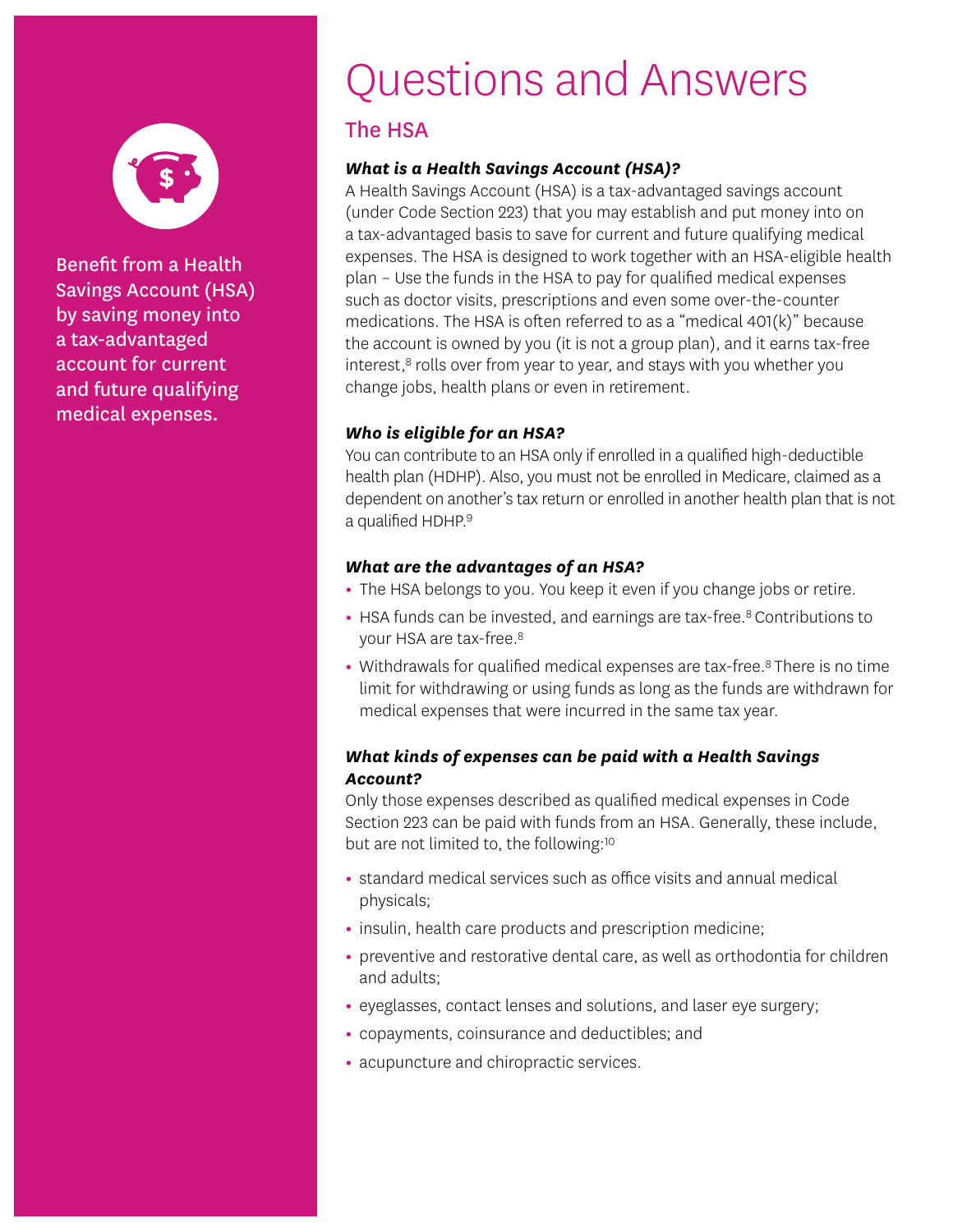A comprehensive list of qualified medical expenses as defined by the IRS can be found at [www.irs.gov/pub/irs-pdf/p502.pdf.](https://www.irs.gov/pub/irs-pdf/p502.pdf) (Please note that some of the expenses listed in publication 502 cannot be reimbursed from an HSA. You should check with a qualified tax or legal advisor for more information.)

**Note:** If a withdrawal is made from an HSA to pay for items other than qualified medical expenses, the IRS may impose a 20% excise tax. Certain exclusions apply. You should consult with your personal tax advisor.

### *How much can be contributed to an HSA?*

For 2022, the maximum annual contribution for single coverage is \$3,650 and \$7,300 if you have family coverage.

If you are or will be age 55 or older before the end of 2020, you may also contribute an additional \$1,000. Each year, contribution amounts may be subject to annual cost-of-living adjustments.

### The HSA-compatible health plan

### *What is an HSA-compatible health plan?*

This is a plan that meets federal requirements for qualifying an individual to establish a tax-advantaged HSA. Among other things, for 2022 the plan must have a combined medical and pharmacy deductible of at least \$1,400 (self-only) and \$2,800 (family).

### *What are the advantages of Health Net HSA-compatible PPO plans?*

- **•** You have the freedom to visit any licensed health care provider and be eligible for plan coverage – no referrals required.<sup>11</sup>
- **•** You get significant savings when using our robust network of physicians, practitioners, health professionals, and hospitals.
- **•** Preventive care is covered right away and is not subject to the yearly plan deductible.

### *How does the combined medical and pharmacy deductible work?*

Unlike most plans, the deductible in an HSA-compatible PPO plan applies to the pharmacy benefit, as well as the medical benefit.

- **Self-only coverage:** You pay the full cost (at Health Net's negotiated rates) for all prescriptions and covered medical expenses until your deductible is met.
- **Family plan coverage (two or more members enrolled on your insurance plan):** Each individual enrolled in the plan pays the full cost (at Health Net's negotiated rate) for all prescriptions and covered medical expenses until the individual deductible is met. The family deductible is satisfied when two or more individuals in the family collectively satisfy the deductible amount.

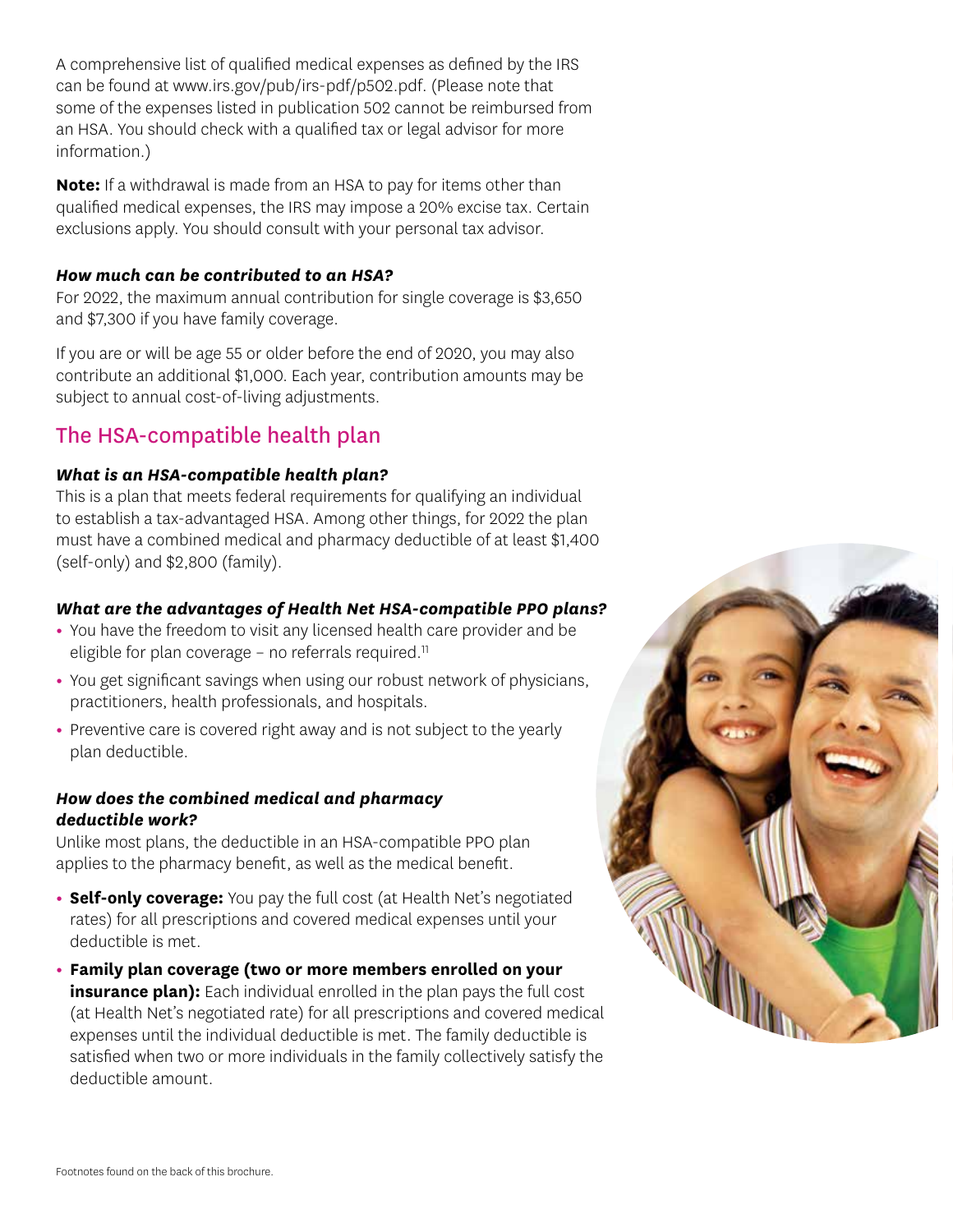### Extras that Count

Every HSA-compatible PPO plan comes complete with valuable extras, including:



**Decision Power** - An integrated program created to engage you in your health. With personalized tools and achievable goals, you can feel confident in your ability to make positive and lasting behavioral changes. Decision Power helps you build healthy habits and make informed decisions, at no extra charge:

- **•** Get help with a specific health goal.
- **•** Track diet, exercise or cholesterol.
- **•** Try online health promotion programs.
- **•** Learn about health risks.
- **•** Explore treatment options.
- **•** Adapt to living with illness.



**Health Promotion Programs** – Providing interactive ways to address and improve health risk factors.

**Decision Power Healthy Discounts** – Value-added discounts on lifestyle improvements, services, products, and more to support your health goals.



[www.healthnet.com](https://www.healthnet.com/) - Our dynamic website gives you just what you're looking for, with simple navigation and easy-to-find information, for an interactive and satisfying health plan experience.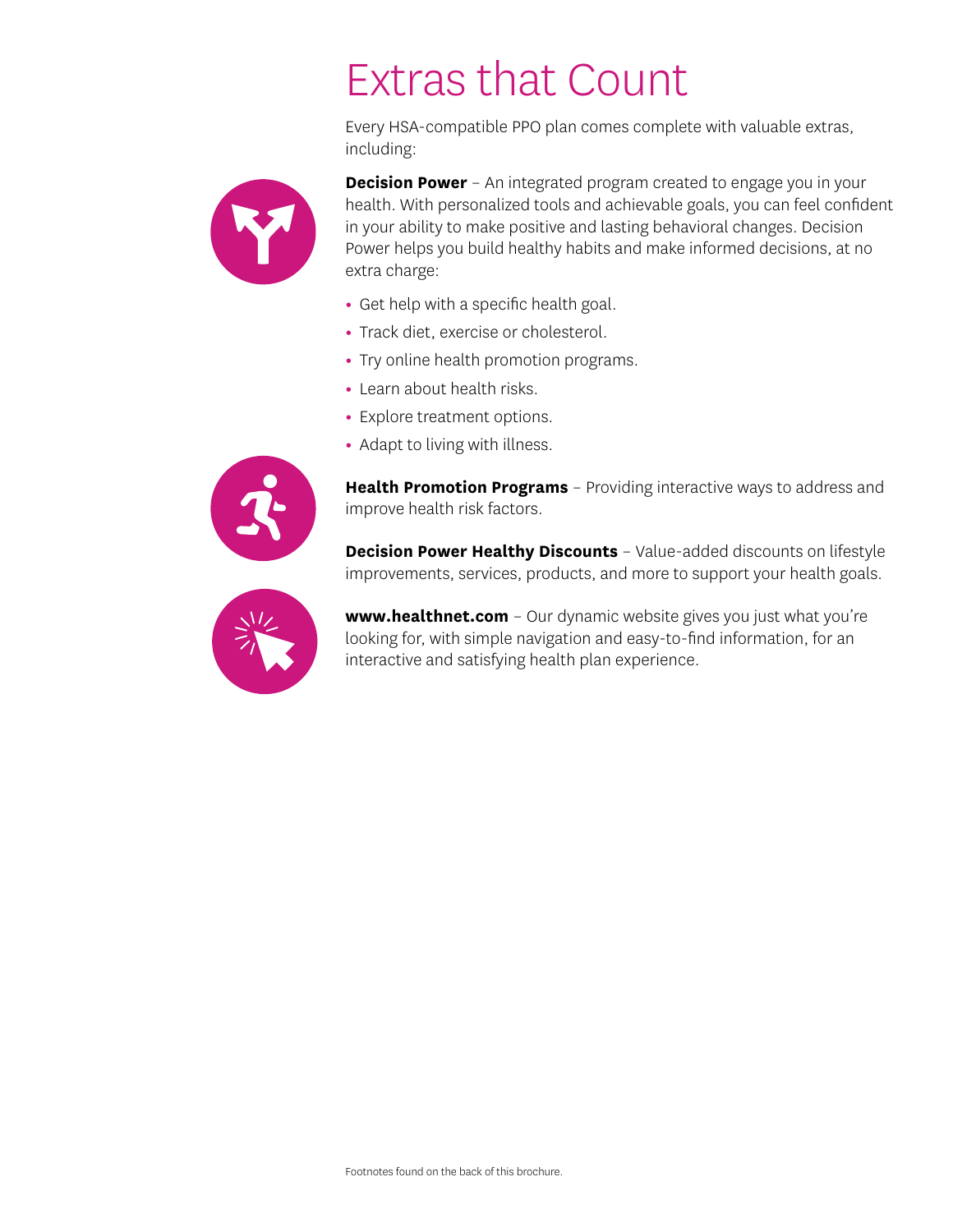### Nondiscrimination Notice

Health Net Life Insurance Company (Health Net) complies with applicable federal civil rights laws and does not discriminate, exclude people or treat them differently on the basis of race, color, national origin, ancestry, religion, marital status, gender, gender identity, sexual orientation, age, disability, or sex.

### HEALTH NET:

- **•** Provides free aids and services to people with disabilities to communicate effectively with us, such as qualified sign language interpreters and written information in other formats (large print, accessible electronic formats, other formats).
- **•** Provides free language services to people whose primary language is not English, such as qualified interpreters and information written in other languages.

If you need these services, contact Health Net's Customer Contact Center at: **Group Plans through Health Net** 1-800-522-0088 (TTY: 711)

If you believe that Health Net has failed to provide these services or discriminated in another way based on one of the characteristics listed above, you can file a grievance by calling Health Net's Customer Contact Center at the number above and telling them you need help filing a grievance. Health Net's Customer Contact Center is available to help you file a grievance. You can also file a grievance by mail, fax or email at:

Health Net Life Insurance Company Appeals & Grievances PO Box 10348 Van Nuys, CA 91410-0348

Fax: 1-877-831-6019 Email: [Member.Discrimination.Complaints@healthnet.com](mailto:Member.Discrimination.Complaints@healthnet.com) (Covered Persons) or [Non-Member.Discrimination.Complaints@healthnet.com](mailto:Non-Member.Discrimination.Complaints@healthnet.com) (Applicants)

You may submit a complaint by calling the California Department of Insurance at 1-800-927-4357 or online at <https://www.insurance.ca.gov/01-consumers/101-help/index.cfm>.

If you believe you have been discriminated against because of race, color, national origin, age, disability, or sex, you can also file a civil rights complaint with the U.S. Department of Health and Human Services, Office for Civil Rights (OCR), electronically through the OCR Complaint Portal, at [https://ocrportal.hhs.gov/ocr/portal/lobby.jsf,](https://ocrportal.hhs.gov/ocr/portal/lobby.jsf) or by mail or phone at: U.S. Department of Health and Human Services, 200 Independence Avenue SW, Room 509F, HHH Building, Washington, DC 20201, 1-800-368-1019 (TDD: 1-800-537-7697).

Complaint forms are available at [http://www.hhs.gov/ocr/office/file/index.html.](https://www.hhs.gov/ocr/office/file/index.html)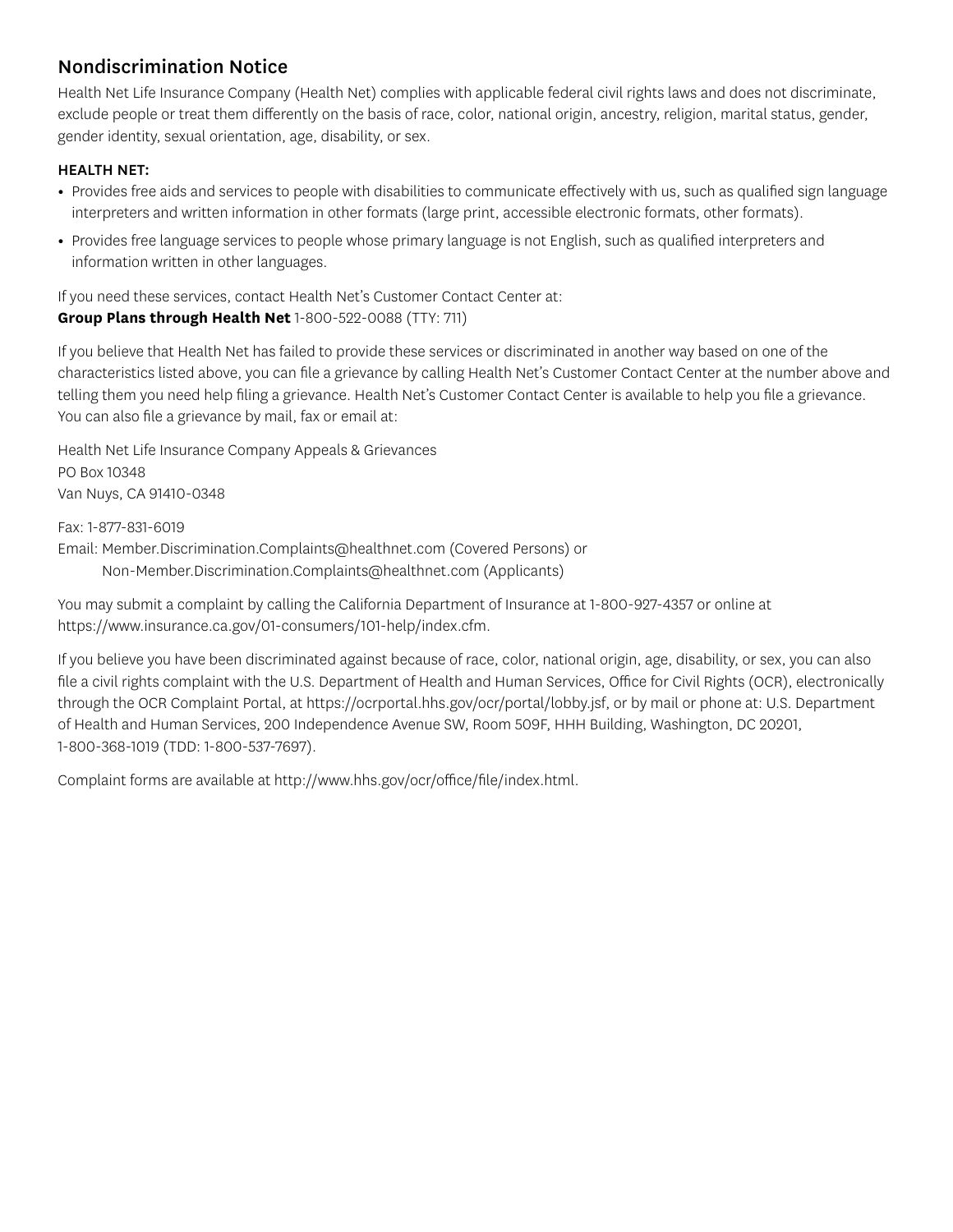### **English**

No Cost Language Services. You can get an interpreter. You can get documents read to you and some sent to you in your language. For help, call us at the number listed on your ID card or call 1-800-522-0088 (TTY: 711).

### **Arabic**

خدمات اللغة مجانية. يمكنك الحصول على مترجم فوري. ويمكنك الحصول على وثائق مقروءة لك. للحصول على المساعدة، اتصل بنا على الرقم الموجود على بطاقة الهوية، أو اتصل على مركز االتصال التجاري (711 :TTY (1-800-522-0088

### **Armenian**

Անվճար լեզվական ծառայություններ: Դուք կարող եք բանավոր թարգմանիչ ստանալ: Փաստաթղթերը կարող են կարդալ ձեզ համար: Օգնության համար զանգահարեք մեզ ձեր ID քարտի վրա նշված հեռախոսահամարով կամ զանգահարեք 1-800-522-0088 (TTY: 711).

#### **Chinese**

免費語言服務。您可使用口譯員。您可請人使用您的語言將文件內容唸給您聽,並請我們將有您 語言版本的部分文件寄給您。如需協助,請致電您會員卡上所列的電話號碼與我們聯絡,或致電 (TTY: 711)。 1-800-522-0088

### **Hindi**

बिना लागत की भाषा सेवाएँ। आप एक दुभाषिया प्राप्त कर सकते हैं। आपको दस्तावेज पढ़ कर सुनाए जा सकते हैं। मदद के लिए, आपके आईडी कार्ड पर दिए गए सूचीबद्ध नंबर पर हमें कॉल करें, या (TTY: 711)। 1-800-522-0088

### **Hmong**

Kev Pab Txhais Lus Dawb. Koj xav tau neeg txhais lus los tau. Koj xav tau neeg nyeem cov ntaub ntawv kom yog koj hom lus los tau. Xav tau kev pab, hu peb tau rau tus xov tooj ntawm koj daim npav los yog hu (TTY: 711). 1-800-522-0088

#### **Japanese**

無料の言語サービス。通訳をご利用いただけます。文書をお読みします。援助が必要な場合は、 IDカードに記載されている番号までお電話いただくか、**1-800-522-0088** 、(TTY: 711)。

### **Khmer**

សេវាភាសាដោយឥតគតថ្លេ។ អ្នកអាចទទួលបានអ្នកបកប្រេផ្ទាលមាត។ អ្នកអាចស្តាប់គេអានឯកសារឱ្យអ្នក។ សម្រាបជំនួយ សូម ទាក់ទងយេងខ្ញុំតាមរយៈលេខទូរសព្ទដេលមាននោលេកាតសម្គាលខ្លួនរបស់អ្នក ឬ ទាក់ទងទោមជ្ឈមណ្ឌលទនាក់ទនងពាណិជ្ជកម្ម នេក្រុមហុន <sub>1-800-522-0088</sub> (TTY: 711).។

#### **Korean**

```
무료 언어 서비스. 통역 서비스를 받을 수 있습니다. 귀하가 구사하는 언어로 문서의 낭독 서비스를 
받으실 수 있습니다. 도움이 필요하시면 보험 ID 카드에 수록된 번호로 전화하시거나 
           (TTY: 711).
1-800-522-0088
```
#### **Navajo**

Saad Bee Áká E'eyeed T'áá Jíík'e. Ata' halne'ígíí hóló. T'áá hó hazaad k'ehjí naaltsoos hach'j' wóltah. Shíká a'doowoł nínízingo naaltsoos bee néího'dólzinígíí bikáa'gi béésh bee hane'í bikáá' áajj' hodíílnih éí doodaii' 1-800-522-0088 (TTY: 711).

#### **Persian (Farsi)**

خدمات زبان به طور رايگان. می توانيد يک مترجم شفاهی بگيريد. می توانيد درخواست کنيد که اسناد برای شما قرائت شوند. برای در يافت راهنمايي، با ما به شماره اي كه روي كارت شناسايي شما درج شده تماس بگيريد يا با مركز تماس بازرگاني . (TTY: 711) 1-800-522-0088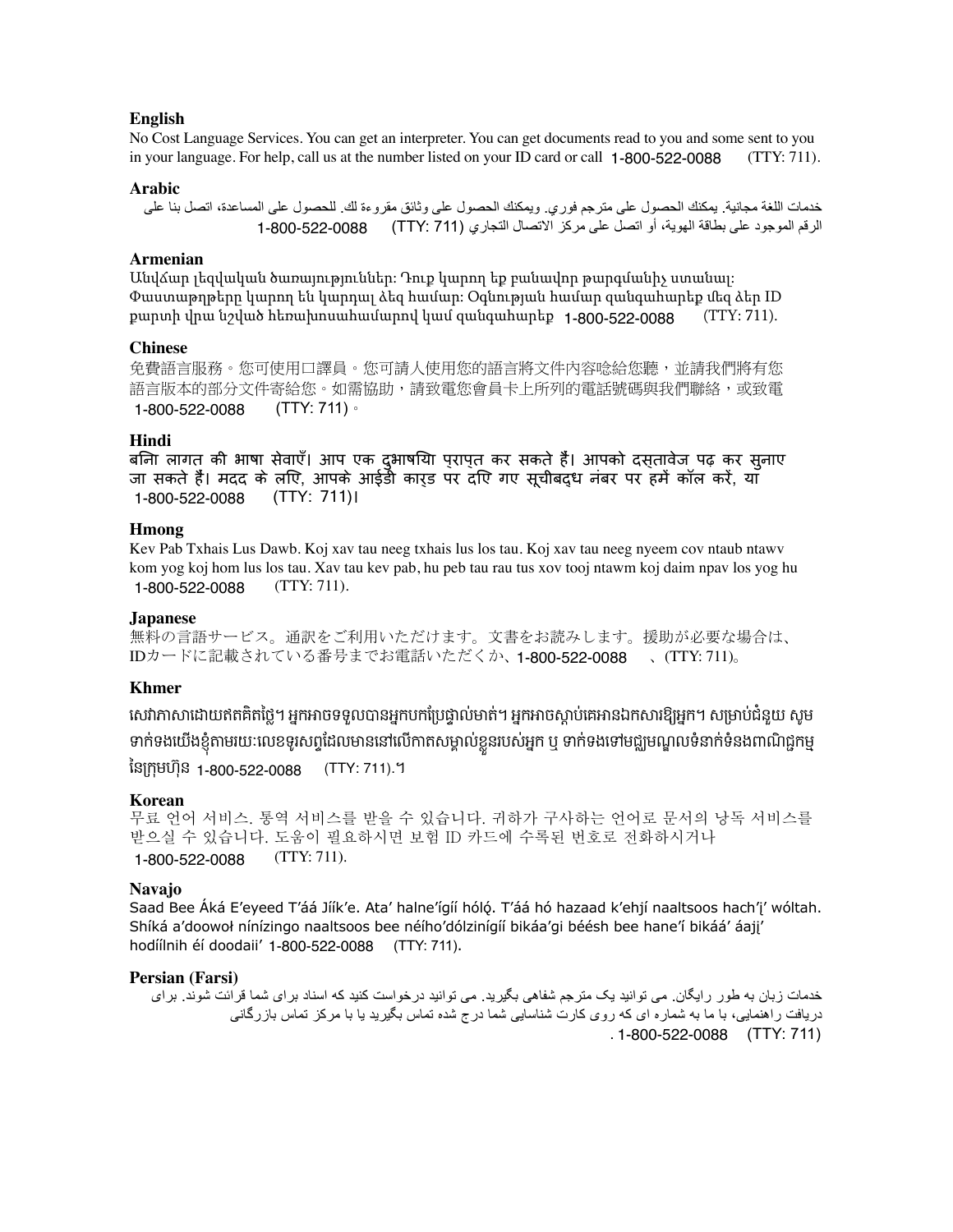### **Panjabi (Punjabi)**

ਬਿਨਾਂ ਕਿਸੇ ਲਾਗਤ ਤੋਂ ਭਾਸ਼ਾ ਸੇਵਾਵਾਂ। ਤੁਸੀਂ ਇੱਕ ਦੁਭਾਸ਼ਿਆ ਪ੍ਰਾਪਤ ਕਰ ਸਕਦੇ ਹੋ। ਤੁਹਾਨੂੰ ਦਸਤਾਵੇਜ਼ ਤੁਹਾਡੀ ਭਾਸ਼ਾ ਵਿੱਚ ਪੜ੍ਹ ਕੇ ਸੁਣਾਏ ਜਾ ਸਕਦੇ ਹਨ। ਮਦਦ ਲਈ, ਆਪਣੇ ਆਈਡੀ ਕਾਰਡ ਤੇ ਦਿੱਤੇ ਨੰਬਰ ਤੇ ਸਾਨੂੰ ਕਾਲ ਕਰੋ ਜਾਂ ਕਿਰਪਾ ਕਰਕੇ (TTY: 711). 1-800-522-0088

### **Russian**

Бесплатная помощь переводчиков. Вы можете получить помощь устного переводчика. Вам могут прочитать документы. За помощью обращайтесь к нам по телефону, приведенному на вашей идентификационной карточке участника плана. Кроме того, вы можете позвонить в 1-800-522-0088 (TTY: 711).

### **Spanish**

Servicios de idiomas sin costo. Puede solicitar un intérprete. Puede obtener el servicio de lectura de documentos y recibir algunos en su idioma. Para obtener ayuda, llámenos al número que figura en su tarjeta de identificación o comuníquese con el 1-800-522-0088 (TTY: 711).

### **Tagalog**

Walang Bayad na Mga Serbisyo sa Wika. Makakakuha kayo ng isang interpreter. Makakakuha kayo ng mga dokumento na babasahin sa inyo. Para sa tulong, tawagan kami sa nakalistang numero sa inyong ID card o tawagan ang 1-800-522-0088 (TTY: 711).

### **Thai**

ไม่มีค่าบริการด้านภาษา คุณสามารถใช้ล่ามได้ คุณสามารถให้อ่านเอกสารให้ฟง้ได้ สำหรับความช่วยเหลือ โทรหาเราตาม หมายเลขที่ให้ไว้บนบัตรประจำตัวของคุณ หรือ โทรหาศูนย์ติดต่อเชิงพาณิชย์ของ 1-800-522-0088 (TTY: 711)

### **Vietnamese**

Các Dịch Vụ Ngôn Ngữ Miễn Phí. Quý vị có thể có một phiên dịch viên. Quý vị có thể yêu cầu được đọc cho nghe tài liệu. Để nhận trợ giúp, hãy gọi cho chúng tôi theo số được liệt kê trên thẻ ID của quý vị hoặc gọi 1-800-522-0088 (TTY: 711).